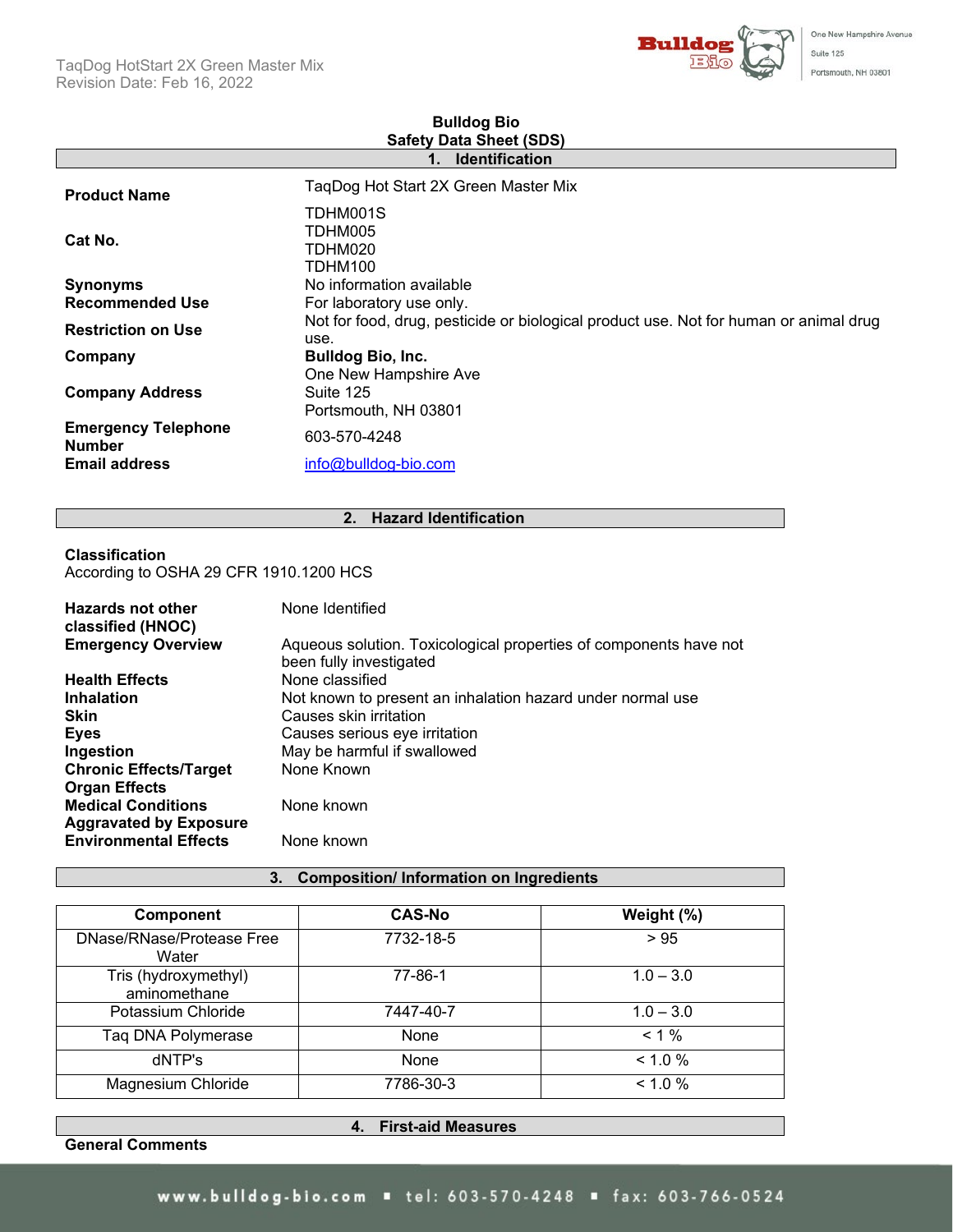

### The appearance is a colorless liquid.

**CAUTION!** May cause eye, skin and respiratory tract irritation. This is expected to be a low hazard for usual laboratory or industrial handling. Good laboratory practices are recommended when handling this solution. The use of personal protection equipment's (PPE's), such as appropriate gloves, cotton labcoat and protective eye-gear are required.

| <b>Eye Contact</b>                               | Rinse immediately with plenty of water, also under the eyelids, for at least 15<br>minutes. Get medical                                                         |
|--------------------------------------------------|-----------------------------------------------------------------------------------------------------------------------------------------------------------------|
| <b>Skin Contact</b>                              | Wash off immediately with plenty of water for at least 15 minutes. Get medical<br>attention immediately if the symptoms (irritation, pain or discomfort) occur. |
| <b>Inhalation</b>                                | Move to fresh open air. Get medical attention immediately.                                                                                                      |
| Ingestion                                        | Clean mouth with plenty of water and drink plenty of water afterwards. Get<br>medicinal attention if the symptoms (irritation, pain or discomfort) occur        |
| <b>Most important</b><br>symptoms and<br>affects | None known                                                                                                                                                      |
| <b>Notes to</b><br><b>Physician</b>              | Treat symptomatically                                                                                                                                           |

| 5.<br><b>Fire-fighting measures</b>                                    |                                                                                                                                              |  |  |
|------------------------------------------------------------------------|----------------------------------------------------------------------------------------------------------------------------------------------|--|--|
| <b>Suitable Extinguishing Media</b>                                    | Use extinguishing media appropriate to surrounding fire conditions                                                                           |  |  |
| <b>Unsuitable Extinguishing</b><br>Media                               | No information available                                                                                                                     |  |  |
| <b>Flash Point Method -</b>                                            | No information available                                                                                                                     |  |  |
| <b>Autoignition Temperature</b>                                        | No information available                                                                                                                     |  |  |
| <b>Upper</b>                                                           | No data available                                                                                                                            |  |  |
| Lower                                                                  | No data available                                                                                                                            |  |  |
| <b>Sensitivity to Mechanical</b><br><b>Impact</b>                      | Not sensitive.                                                                                                                               |  |  |
| <b>Sensitivity to Static</b><br><b>Discharge</b>                       | Not sensitive.                                                                                                                               |  |  |
| <b>Specific Hazard Arising from</b><br>the Chemical                    | Keep product and empty container away from heat and sources of<br>ignition.                                                                  |  |  |
| <b>Hazardous Combustion</b><br><b>Products</b>                         | None known.                                                                                                                                  |  |  |
| <b>Protective Equipment and</b><br><b>Precautions for Firefighters</b> | As in any fire, wear self-contained breathing apparatus pressure-<br>demand, MSHA/NIOSH (approved or equivalent) and full protective<br>gear |  |  |
|                                                                        |                                                                                                                                              |  |  |

**NFPA**

| Health | Instability<br><b>Flammability</b> |  | <b>Physical Hazards</b> |  |
|--------|------------------------------------|--|-------------------------|--|
|        |                                    |  | N/A                     |  |

|                                                                                                | <b>Accidental Release Measures</b><br>6.                                                                           |
|------------------------------------------------------------------------------------------------|--------------------------------------------------------------------------------------------------------------------|
| <b>Personal Precautions,</b><br><b>Protective Equipment and</b><br><b>Emergency Procedures</b> | Avoid any contact with skin, eyes and clothing. Use personal<br>protective equipment. Ensure adequate ventilation  |
| <b>Environmental Precautions</b>                                                               | The solution should not be released into the environment. See<br>section 12 for additional ecological information. |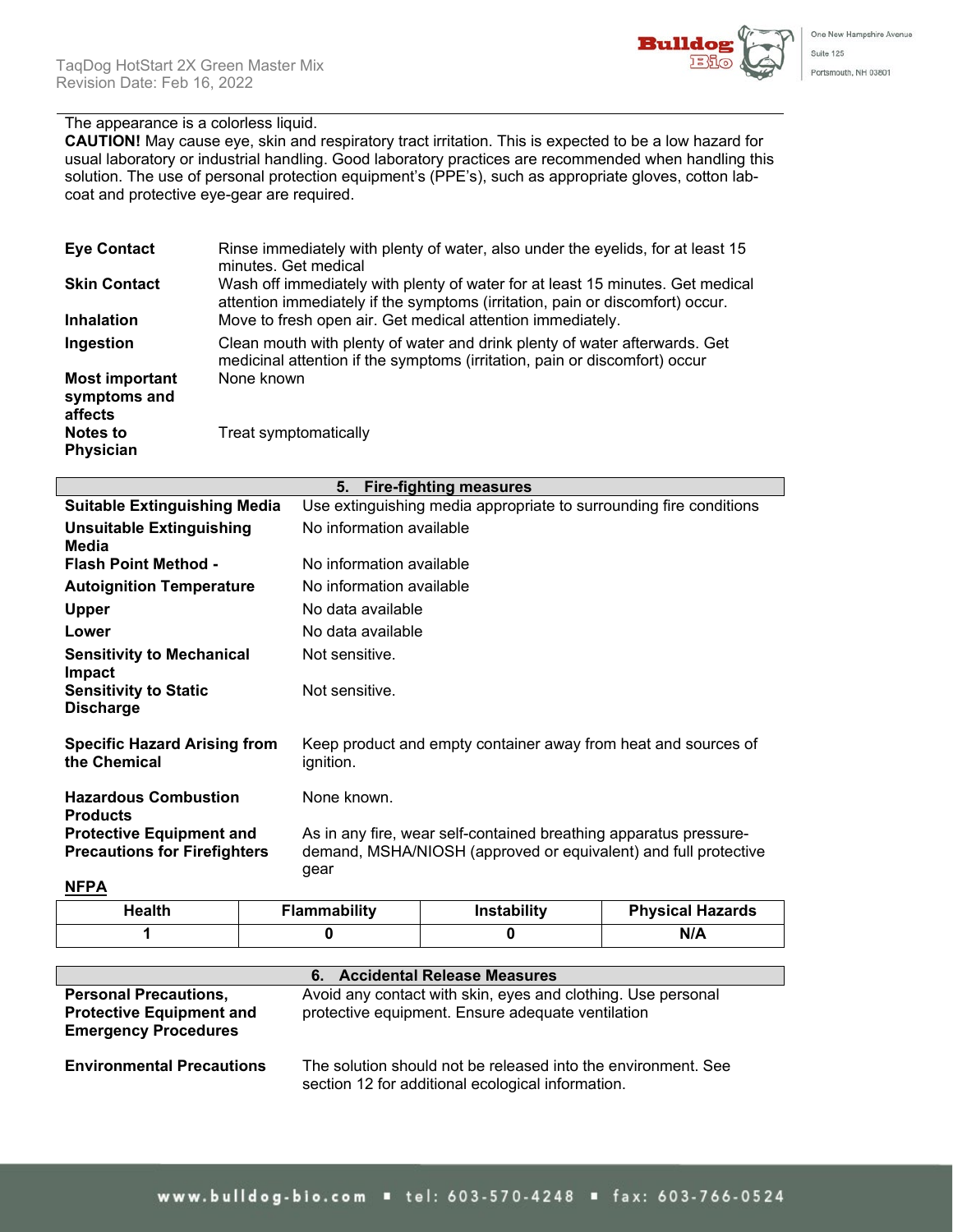One New Hampshire Avenue

Suite 125 Portsmouth, NH 03801

| <b>Methods for Containment and</b><br><b>Clean Up</b> | Absorb with sand or vermiculite. Pick up and transfer to properly<br>labeled containers. Ventilate area and wash spill site after material<br>pickup is complete.<br>Alternatively, you may sweep up or vacuum up spillage and collect                                               |  |  |  |  |
|-------------------------------------------------------|--------------------------------------------------------------------------------------------------------------------------------------------------------------------------------------------------------------------------------------------------------------------------------------|--|--|--|--|
|                                                       | in a suitable container for disposal. Put up appropriate signs to<br>maintain a 2-meter diameter around the spillage to ensure minimal<br>contamination to personal in vicinity.                                                                                                     |  |  |  |  |
|                                                       | <b>Handling and Storage</b><br>7.                                                                                                                                                                                                                                                    |  |  |  |  |
| <b>Precautions for Safe</b><br><b>Handling</b>        | Wear personal protective equipment (PPE): appropriate gloves,<br>cotton lab-coat and protective eye-gear. Avoid contact with skin,<br>eyes and clothing. Avoid ingestion and inhalation of the solution<br>Handle in accordance with good industrial hygiene and safety<br>practice. |  |  |  |  |
| <b>Conditions for Safe Storage</b>                    | Keep containers tightly closed in a dry, cool and well-ventilated<br>place.                                                                                                                                                                                                          |  |  |  |  |
| <b>Incompatible Products</b>                          | No information available.                                                                                                                                                                                                                                                            |  |  |  |  |
| 8.                                                    | <b>Exposure Controls/ Personal Protection</b>                                                                                                                                                                                                                                        |  |  |  |  |
| <b>Exposure Guidelines</b>                            | Avoid contact with skin, eyes and clothing. Avoid ingestion<br>and inhalation of the solution                                                                                                                                                                                        |  |  |  |  |
|                                                       | Handle in accordance with good industrial hygiene and                                                                                                                                                                                                                                |  |  |  |  |
|                                                       | safety practice.                                                                                                                                                                                                                                                                     |  |  |  |  |
| <b>Engineering Measures</b>                           | <b>Showers</b>                                                                                                                                                                                                                                                                       |  |  |  |  |
|                                                       | Eye wash station<br>Ventilation systems                                                                                                                                                                                                                                              |  |  |  |  |
|                                                       |                                                                                                                                                                                                                                                                                      |  |  |  |  |
|                                                       |                                                                                                                                                                                                                                                                                      |  |  |  |  |
| <b>Personal Protective Equipment:</b>                 |                                                                                                                                                                                                                                                                                      |  |  |  |  |
|                                                       |                                                                                                                                                                                                                                                                                      |  |  |  |  |
| <b>Eye/face Protection</b>                            | Wear appropriate protective eyeglasses or chemical<br>safety goggles as described by OSHA's eye and face<br>protection regulations in 29 CFR 1910.133 or European                                                                                                                    |  |  |  |  |
| <b>Skin and Body Protection</b>                       | Standard EN166.<br>Wear appropriate protective gloves and clothing to                                                                                                                                                                                                                |  |  |  |  |
| <b>Respiratory Protection</b>                         | prevent skin exposure.<br>If exposure limits are exceeded or irritation is experienced,                                                                                                                                                                                              |  |  |  |  |
|                                                       | NIOSH/MSHA approved respiratory protection should be                                                                                                                                                                                                                                 |  |  |  |  |
|                                                       | worn. Positive-pressure supplied air respirators may be<br>required for high airborne contaminant concentrations.                                                                                                                                                                    |  |  |  |  |
|                                                       | Respiratory protection must be provided in accordance                                                                                                                                                                                                                                |  |  |  |  |
| <b>Hygiene Measures</b>                               | with local regulations.<br>Handle in accordance with good industrial hygiene and                                                                                                                                                                                                     |  |  |  |  |
|                                                       | safety practices.                                                                                                                                                                                                                                                                    |  |  |  |  |
|                                                       | <b>Physical and Chemical Properties</b><br>9.                                                                                                                                                                                                                                        |  |  |  |  |
| <b>Physical State</b>                                 | Liquid                                                                                                                                                                                                                                                                               |  |  |  |  |
| Appearance                                            | Colorless and clear                                                                                                                                                                                                                                                                  |  |  |  |  |
| Odor                                                  | No information available                                                                                                                                                                                                                                                             |  |  |  |  |
| <b>Odor Threshold</b>                                 | No information available                                                                                                                                                                                                                                                             |  |  |  |  |
| pH                                                    | $9.0(10\%)$                                                                                                                                                                                                                                                                          |  |  |  |  |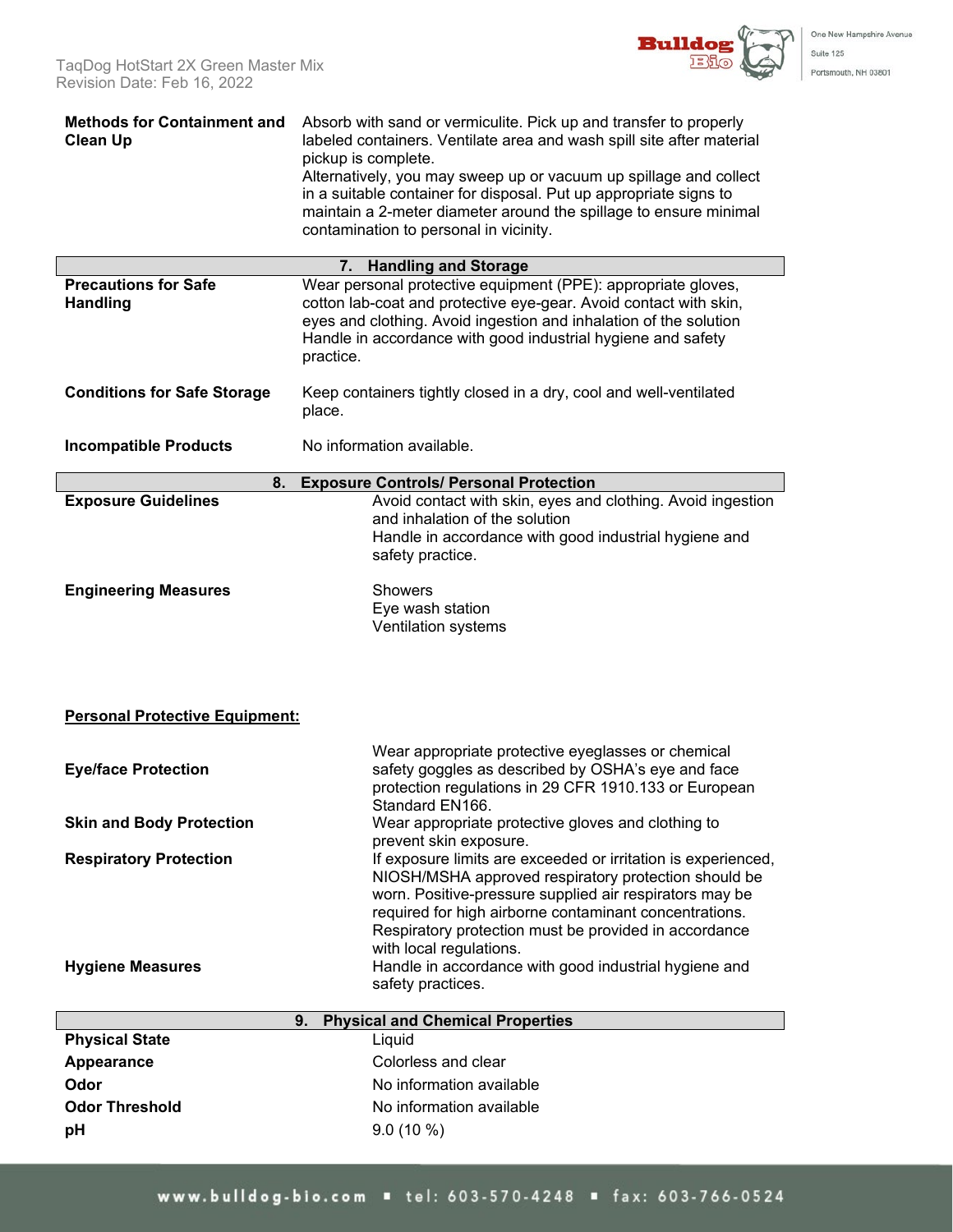TaqDog HotStart 2X Green Master Mix Revision Date: Feb 16, 2022

**Melting Point/Range** No data available **Boiling Point/ Range** No data available **Flash Point** No information available **Evaporation Rate** No information available **Flammability (solid, gas)** Not applicable **Flammability or explosive limit Upper** No data available **Lower** No data available **Vapor Pressure No information available Vapor Density No information available Specific Gravity No information available Solubility** Miscible **Partition coefficient; n-octanol/water** No data available **Autoignition Temperature** No information available **Decomposition Temperature** No information available

### **10. Stability and Reactivity**

| <b>Reactive Hazard</b>                  | None known, based on information available.         |
|-----------------------------------------|-----------------------------------------------------|
| <b>Stability</b>                        | Stable under recommended normal conditions.         |
| <b>Conditions to Avoid</b>              | Direct sunlight. Extremely high or low temperatures |
| <b>Incompatible Materials</b>           | Strong oxidizing agents. Strong bases. Metals       |
| <b>Hazardous Decomposition Products</b> | None under normal use conditions                    |
| <b>Hazardous Polymerization</b>         | Hazardous polymerization has not been reported      |
| <b>Hazardous Reactions</b>              | None under normal processing.                       |
|                                         |                                                     |

**Viscosity Viscosity No information available** 

#### **11. Toxicological Information**

### **Acute Toxicity**

| <b>Product Information</b> | Irritating to the eye, skin and respiratory system.                                |
|----------------------------|------------------------------------------------------------------------------------|
| Oral LD50                  | Based on ATE data, the classification criteria are not met.                        |
| <b>Dermal LD50</b>         | $ATE > 2000$ mg/ kg<br>Based on ATE data, the classification criteria are not met. |
|                            | $ATE > 2000$ mg/ kg                                                                |
| Vapor LC50                 | Based on ATE data, the classification criteria are not met.<br>$ATE > 20$ mg/ L    |

### **Component Information**

| Component                         | LD50 Oral                     | <b>LD50 Dermal</b> | <b>LC50 Inhalation</b> |
|-----------------------------------|-------------------------------|--------------------|------------------------|
| Tris (hydroxymethyl) aminomethane | $LD50 = 5900$ mg/<br>kg (Rat) | Not listed         | Not listed             |
| Magnesium Chloride                | $LD50 = 2800$<br>mg/kg (Rat)  | Not listed         | Not listed             |
| Potassium Chloride                | $LD50 = 2600$ mg/<br>kg (Rat) | Not listed         | Not listed             |

### **Toxicologically Synergistic Products**

No information available

One New Hampshire Avenue

Suite 125 Portsmouth, NH 03801

**Bulldo** 

**Delayed and Immediate Effects as well as Chronic Effects from Short and Long-term Exposure Irritation Internation International International International International International International International International International International International International International Internationa**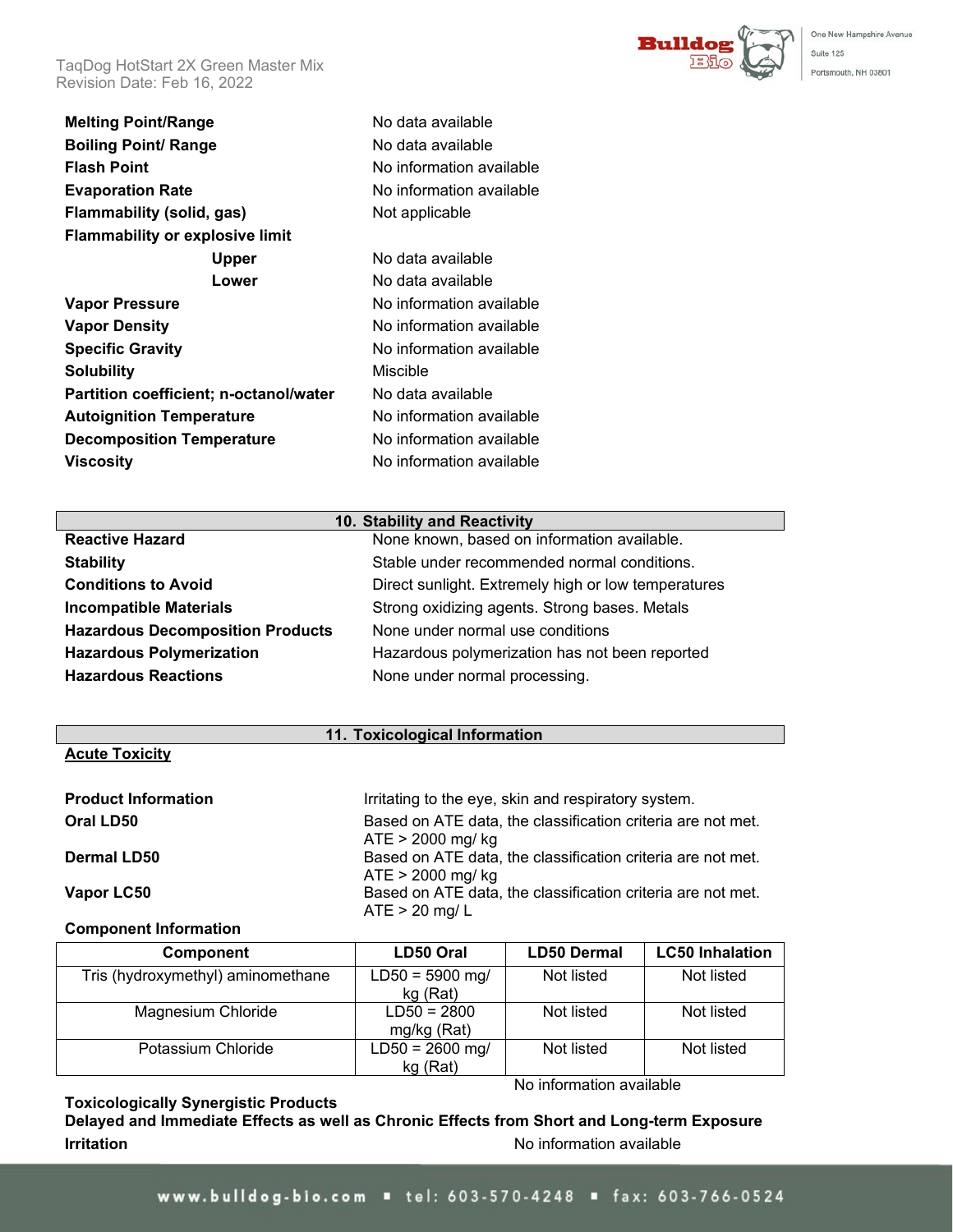TaqDog HotStart 2X Green Master Mix Revision Date: Feb 16, 2022



# **Sensitization** No information available

**Carcinogenicity Carcinogenicity Carcinogenicity The table below indicates whether** each agency has listed any ingredients as a carcinogen.

| Component            | CAS-No.   | <b>IARC</b> | <b>NTP</b> | <b>ACGIH</b> | <b>OSHA</b> | Mexico     |
|----------------------|-----------|-------------|------------|--------------|-------------|------------|
| Tris (hydroxymethyl) | 77-86-1   | Not listed  | <b>Not</b> | Not listed   | <b>Not</b>  | Not listed |
| aminomethane         |           |             | listed     |              | listed      |            |
| Magnesium Chloride   | 7786-30-3 | Not listed  | <b>Not</b> | Not listed   | <b>Not</b>  | Not listed |
|                      |           |             | listed     |              | listed      |            |
| Potassium Chloride   | 7447-40-7 | Not listed  | <b>Not</b> | Not listed   | <b>Not</b>  | Not listed |
|                      |           |             | listed     |              | listed      |            |

| <b>Mutagenic Effects</b>                   | No information available.                                        |
|--------------------------------------------|------------------------------------------------------------------|
| <b>Reproductive Effects</b>                | No information available.                                        |
| <b>Developmental Effects</b>               | No information available.                                        |
| <b>Teratogenicity</b>                      | No information available.                                        |
| STOT - single exposure                     | None known                                                       |
| STOT - repeated exposure                   | None known                                                       |
| <b>Aspiration Hazard</b>                   | No information available.                                        |
| Symptoms/ effects (both acute and delayed) | No information available.                                        |
| <b>Endocrine Disruptor Information</b>     | No information available.                                        |
| <b>Other Adverse Effects</b>               | The toxicological properties have not been fully<br>investigated |

| 12. Ecological Information |           |                            |                                                                                                                   |                                                                                                                                                                                            |                        |  |  |  |
|----------------------------|-----------|----------------------------|-------------------------------------------------------------------------------------------------------------------|--------------------------------------------------------------------------------------------------------------------------------------------------------------------------------------------|------------------------|--|--|--|
| <b>Ecotoxicity</b>         |           |                            |                                                                                                                   |                                                                                                                                                                                            |                        |  |  |  |
| <b>Components</b>          | CAS-No.   | <b>Freshwater</b><br>Algae | <b>Freshwater</b><br><b>Fish</b>                                                                                  | <b>Microtox</b>                                                                                                                                                                            | <b>Water Flea</b>      |  |  |  |
| Magnesium<br>Chloride      | 7786-30-3 | EC50: 2200<br>$mg/L/72$ h  | Pimephales<br>promelas:<br>EC50: 2.12g/L:<br>96H                                                                  | <b>EC50</b><br>Pseudomonas<br>putida:<br>EC50:26.14<br>g/L/h<br>Photobacterium<br>phosphoreum:<br>EC50: 36.3<br>mg/L/30 min<br>Photobacterium<br>phosphoreum:<br>EC50: 77.2<br>$mg/L/24$ h | EC50: 1400<br>mg/L/24h |  |  |  |
| Potassium<br>Chloride      | 7447-40-7 | EC50: 2500<br>mg/L/72h     | Lepomis<br>macrochirus:<br>LC50: 1060<br>mg/L /96h<br>Pimephales<br>promelas:<br>LC50: 750 -<br>1020 mg/L<br>/96h | Not listed                                                                                                                                                                                 | EC50: 825<br>mg/L/48h  |  |  |  |

## www.bulldog-bio.com = tel: 603-570-4248 = fax: 603-766-0524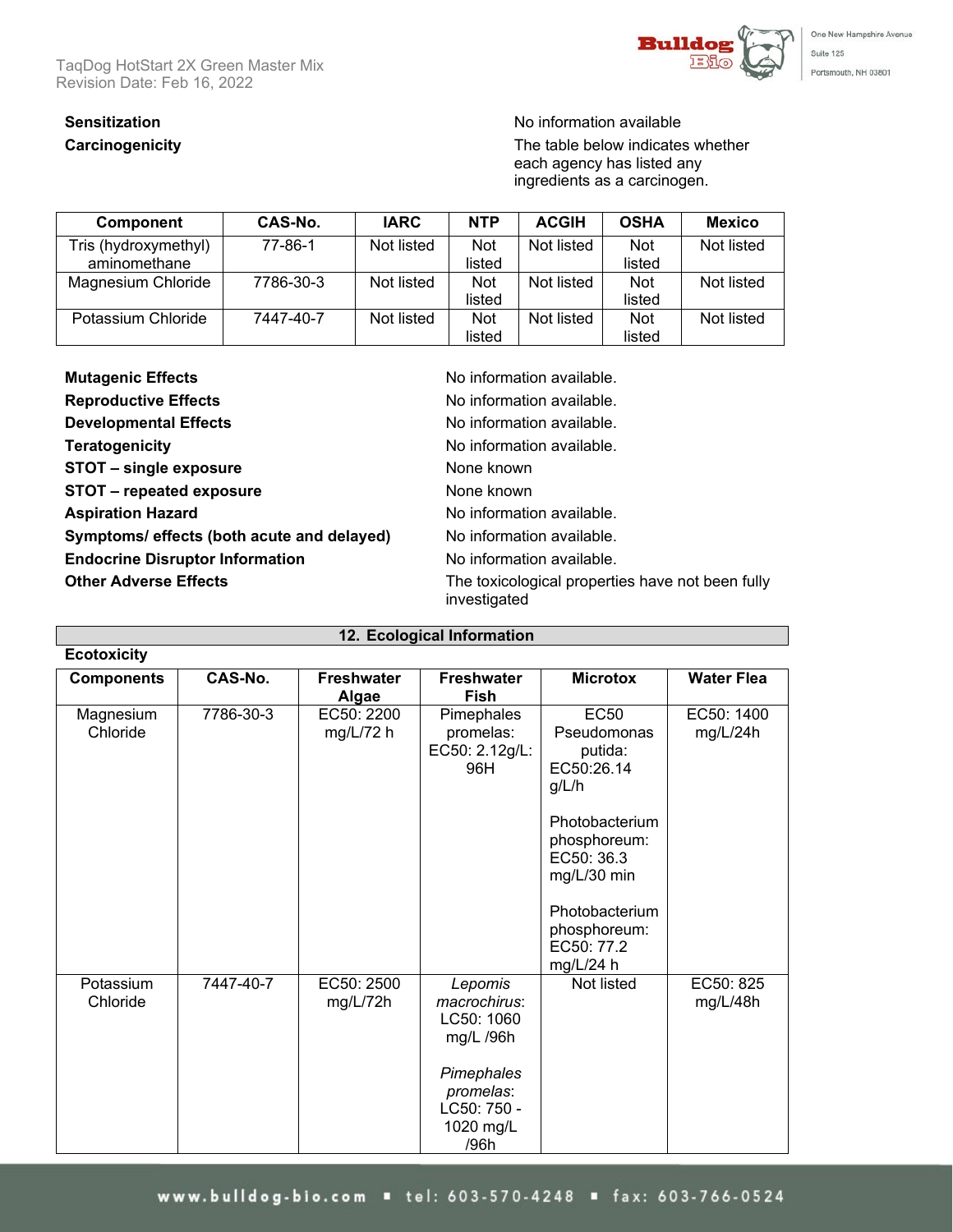

| <b>Persistence and Degradability</b><br><b>Bioaccumulation /</b><br><b>Accumulation</b> | Miscible with water. Persistence is unlikely based on information<br>available<br>No information available                                                                                                                                                                                                                                                                                                                  |
|-----------------------------------------------------------------------------------------|-----------------------------------------------------------------------------------------------------------------------------------------------------------------------------------------------------------------------------------------------------------------------------------------------------------------------------------------------------------------------------------------------------------------------------|
| <b>Mobility</b>                                                                         | Will likely be mobile in the environment due to its water solubility                                                                                                                                                                                                                                                                                                                                                        |
|                                                                                         | <b>13. Disposal Considerations</b>                                                                                                                                                                                                                                                                                                                                                                                          |
| <b>Waste Disposal Methods</b><br><b>RCRA P-Series</b>                                   | Chemical waste generators must determine whether a discarded<br>chemical or contaminated packaging is classified as a hazardous<br>waste. Chemical waste generators must also consult local, regional,<br>and national hazardous waste regulations to ensure complete and<br>accurate classification.<br>US EPA guidelines for the classification determination are listed in 40<br><b>CFR Parts 261.3.</b><br>None listed. |
| <b>RCRA U-Series</b>                                                                    | None listed.                                                                                                                                                                                                                                                                                                                                                                                                                |
| <b>Contaminated Packaging</b>                                                           | Dispose of in accordance with all federal, state and local regulations                                                                                                                                                                                                                                                                                                                                                      |
|                                                                                         | 14. Transport Information                                                                                                                                                                                                                                                                                                                                                                                                   |
| <b>DOT</b>                                                                              | Not regulated.                                                                                                                                                                                                                                                                                                                                                                                                              |
| <b>TDG</b>                                                                              | Not regulated.                                                                                                                                                                                                                                                                                                                                                                                                              |
| <b>IATA</b>                                                                             | Not regulated.                                                                                                                                                                                                                                                                                                                                                                                                              |
|                                                                                         | <b>Note that the contract of the set of the set of the set of the set of the set of the set of the set of the set of the set of the set of the set of the set of the set of the set of the set of the set of the set of the set </b>                                                                                                                                                                                        |

| <b>IATA</b>             | Not regulated.                                            |
|-------------------------|-----------------------------------------------------------|
| <b>IMDG/IMO</b>         | Not regulated.                                            |
| Proper shipping name    | No dangerous good in sense of these transport regulations |
| <b>Hazard class</b>     | None                                                      |
| <b>Subsidiary class</b> | None                                                      |
| Packing group           | None                                                      |
| <b>UN-No</b>            | None                                                      |

### **15. Regulator Information**

**All of the components in the product are on the following inventory lists: X = listed International Inventories**

| <b>Component</b>     | <b>CAS</b> | <b>TSC</b> | <b>DS</b> | <b>NDS</b> | <b>EINEC</b> | <b>ELINC</b>   | <b>NL</b> | <b>PICC</b> | <b>ENC</b> | <b>AIC</b> | <b>IECS</b> | <b>KEC</b> |
|----------------------|------------|------------|-----------|------------|--------------|----------------|-----------|-------------|------------|------------|-------------|------------|
|                      | -No.       | A          | ┕         |            | s            | S              | P         | S           | S          | S          | С           |            |
| DNase/RNase/Prote    | 7732       | X          | X         |            | $231 -$      | $\blacksquare$ |           | X           |            | X          | X           | X          |
| ase Free Water       | $-18-$     |            |           |            | 791-2        |                |           |             |            |            |             |            |
|                      | 5          |            |           |            |              |                |           |             |            |            |             |            |
| Tris (hydroxymethyl) | $77-$      | X          | X         |            | $201 -$      | $\blacksquare$ |           | X           | X          | X          | X           | Χ          |
| aminomethane         | $86-1$     |            |           |            | 064-4        |                |           |             |            |            |             |            |
| Magnesium Chloride   | 7786       | X          | X         |            | 232-         | $\blacksquare$ |           | X           | X          | X          | X           | X          |
|                      | $-30-$     |            |           |            | 094-6        |                |           |             |            |            |             |            |
|                      | 3          |            |           |            |              |                |           |             |            |            |             |            |
| Potassium Chloride   | 7447       | X          | X         |            | $231 -$      | $\blacksquare$ |           | X           | X          | X          | X           | X          |
|                      | $-40-$     |            |           |            | $211 - 8$    |                |           |             |            |            |             |            |
|                      |            |            |           |            |              |                |           |             |            |            |             |            |

# **Legend:**

Listed

- 
- 
- 

E Indicates a substance that is the subject of a Section 5(e) Consent under order under TSCA. F **Indicates a substance that is the subject of Section 5(f) Rule under TSCA.**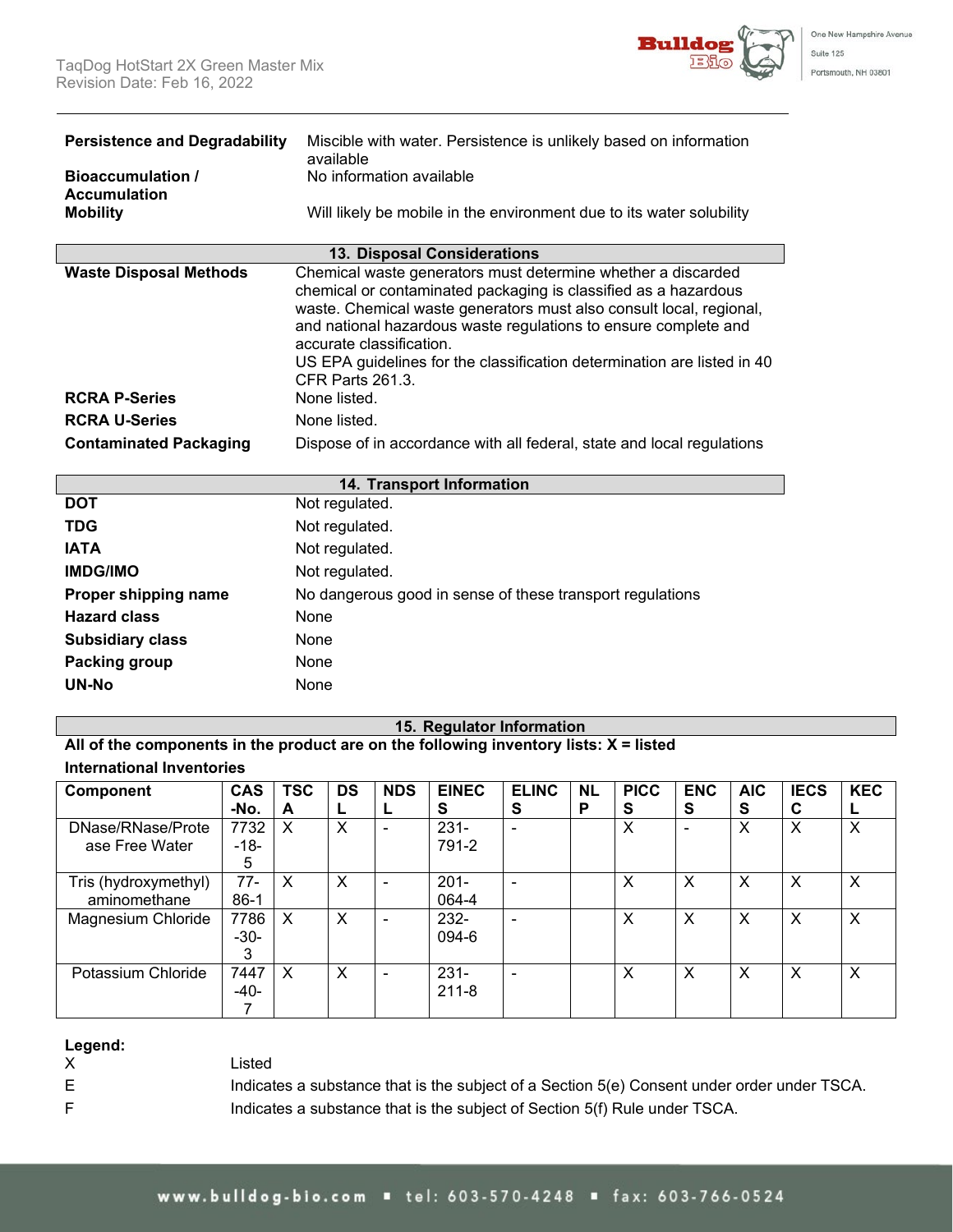

TaqDog HotStart 2X Green Master Mix Revision Date: Feb 16, 2022

- N Indicates a polymeric substance containing no free-radical initiator in its inventory name but is considered to cover the designated polymer made with any free-radical initiator regardless of the amount used.
- P Indicates a commenced PMN substance
- R **Indicates a substance that is the subject of a Section 6 risk management rule under TSCA**
- S Suppressment indicates a substance that is identified in a proposed or final Significant New Use Rule
- T Indicates a substance that is the subject of a Section 4 test rule under TSCA

| <b>U.S. Federal Regulations</b>       |                                                            |
|---------------------------------------|------------------------------------------------------------|
| <b>TSCA</b>                           | Not applicable.                                            |
| <b>SARA</b>                           | Not applicable.                                            |
| <b>SARA 311/312 Hazard Categories</b> | See Section 2 for more information                         |
| <b>CWA</b>                            | Not applicable.                                            |
| <b>Clean Air Act</b>                  | Not applicable.                                            |
| <b>OSHA</b>                           | Not applicable.                                            |
| <b>CERCLA</b>                         | Not applicable.                                            |
| <b>California Proposition 65</b>      | This product does not contain any Proposition 65 chemicals |

### **U.S. State Right-to-Know Regulations**

| Component | <b>Massachusetts</b> | <b>New Jersey</b> | Pennsvlvania | <b>Illinois</b> | <b>Rhode Island</b> |
|-----------|----------------------|-------------------|--------------|-----------------|---------------------|
| Water     |                      |                   |              |                 |                     |

| <b>U.S. Department of Transportation</b> |   |
|------------------------------------------|---|
| <b>Reportable Quantity (RQ):</b>         | N |
| <b>DOT Maring Pollutant</b>              | N |

|  | <b>DOT Marine Pollutant</b>        |   |
|--|------------------------------------|---|
|  | <b>DOT Severe Marine Pollutant</b> | N |

### **U.S. Department of Homeland Security**

This product does not contain any DHS chemicals.

### **Other International Regulations**

### **Mexico - Grade** Note and American control of the Mexico - Mexico - Mexico - The Mexico - The Mexico - The Mexico - The Mexico - The Mexico - The Mexico - The Mexico - The Mexico - The Mexico - The Mexico - The Mexico - Th

#### **Canadian Regulations:**

This MSDS has been prepared according to the hazard criteria of the Controlled Products Regulations (CPR) and it contains the information required by the CPR. This product meets WHMIS classification D2B. Components of this product are listed on the DSL.

|                      | 16. Other Information           |
|----------------------|---------------------------------|
| <b>Prepared By</b>   | <b>Bulldog Bio Incorporated</b> |
| Email                | info@bulldog-bio.com            |
| <b>Creation Date</b> | Feb 16, 2022                    |
| <b>Print Date</b>    | Feb 16, 2022                    |

### **Disclaimer:**

**The information provided in this Safety Data Sheet is correct to the best of our knowledge, information and belief at the date of its publication. The information provided in this document cannot be taken in exclusion of the rest of the document and must be taken in its entirety. The information that is given is designed only as a guidance for safe handling, use, processing, storage, transportation, disposal and release and is not to be considered a warranty or quality**